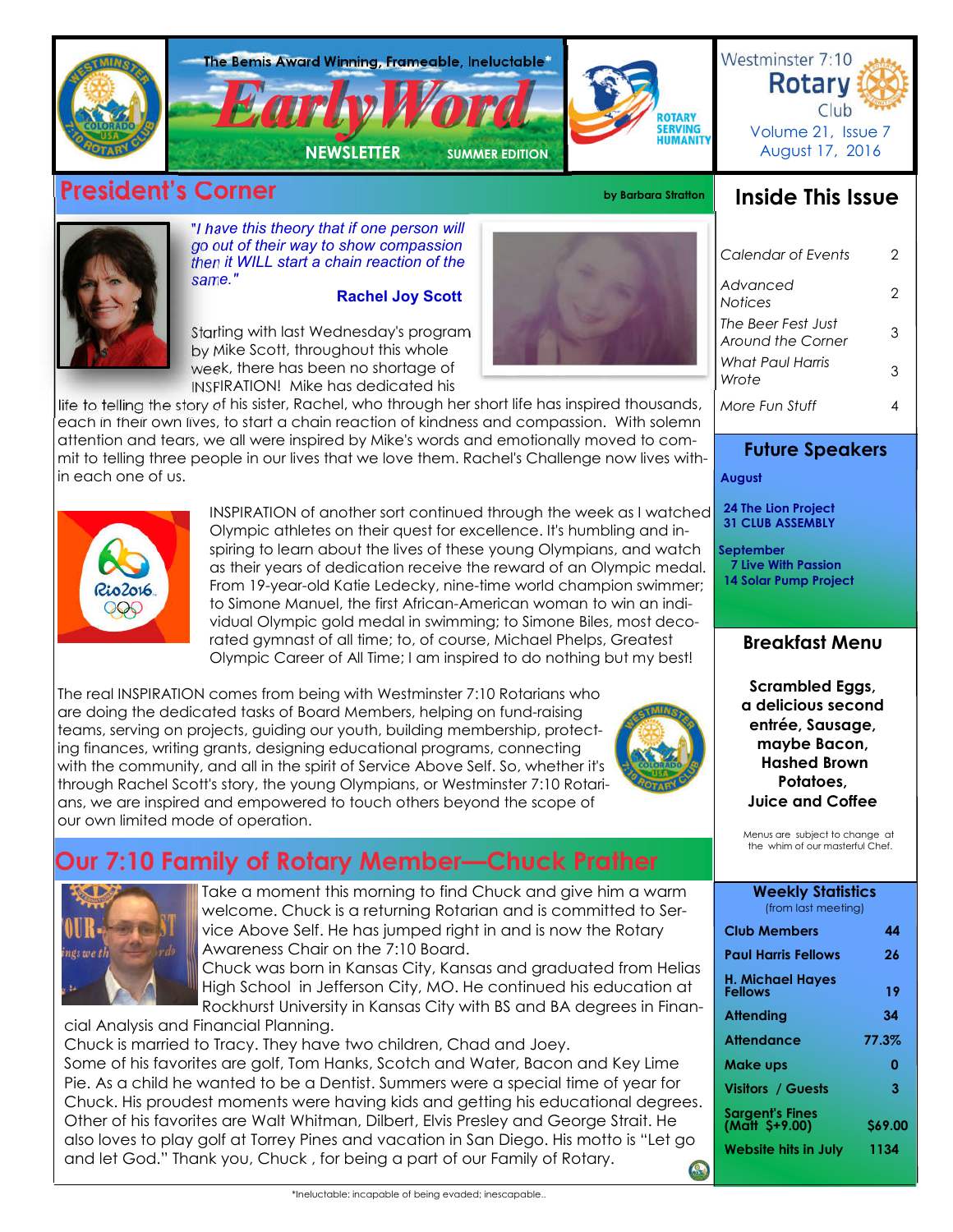

**THIS WEEK'S PROGRAM…**



**The Fired-Up Business**<br>Presented by Bryan Peck





## **...is Rotary Membership Month**

| Sunday                      | Monday | Tuesday                 | Wednesday                        | Thursday                                                                                                                          | Friday                                                           | Saturday                                              |
|-----------------------------|--------|-------------------------|----------------------------------|-----------------------------------------------------------------------------------------------------------------------------------|------------------------------------------------------------------|-------------------------------------------------------|
| <b>B=Birthdays</b>          | 1      | $\overline{\mathbf{2}}$ | Club Meeting 4<br>3 <sup>7</sup> |                                                                                                                                   | 5                                                                | 6<br><b>B-Roberta Bourn</b>                           |
| $\overline{7}$              | 8      | 9                       | 10 Club Meeting                  | 11                                                                                                                                | 12                                                               | 13<br>Today is the<br><b>Peach Order</b><br>Deadline. |
| 14<br><b>B-Joe Talarico</b> | 15     | 16<br><b>B-Ed Moss</b>  | 17 Club Meeting                  | 18<br><b>Club Board</b><br><b>Meeting</b><br>Ciancio's at Hy-<br>land Hills Galf Club<br>7:00-8:30 a.m.<br><b>B- Jerry Rohlfs</b> | 19                                                               | 20                                                    |
| 21                          | 22     | 23                      | 24 Club Meeting                  | 25                                                                                                                                | 26<br>Peach<br><b>Distribution</b><br>Day (see<br>details below) | 27                                                    |
| 28                          | 29     | 30                      | 31 Club Meeting                  | Sept. 1                                                                                                                           | $\mathbf{2}$                                                     | $\mathbf{3}$                                          |

**Advanced Notices**

**Aug. 20— Grants/Club Qualification (Ctrl+Clk) 9:00-11:30 a.m. 101 Monroe Street, Denver, CO 80206 Aug. 26— Our annual Pleasantly Plump Peach Pickup from 4:00-7:00 p.m. at Carroll Butts Park, 4201 W. 96th Ave. Plan to stick around for some great eats and treats.**

**Zen Works**

 *Some days you are the dog, some days you are the tree!*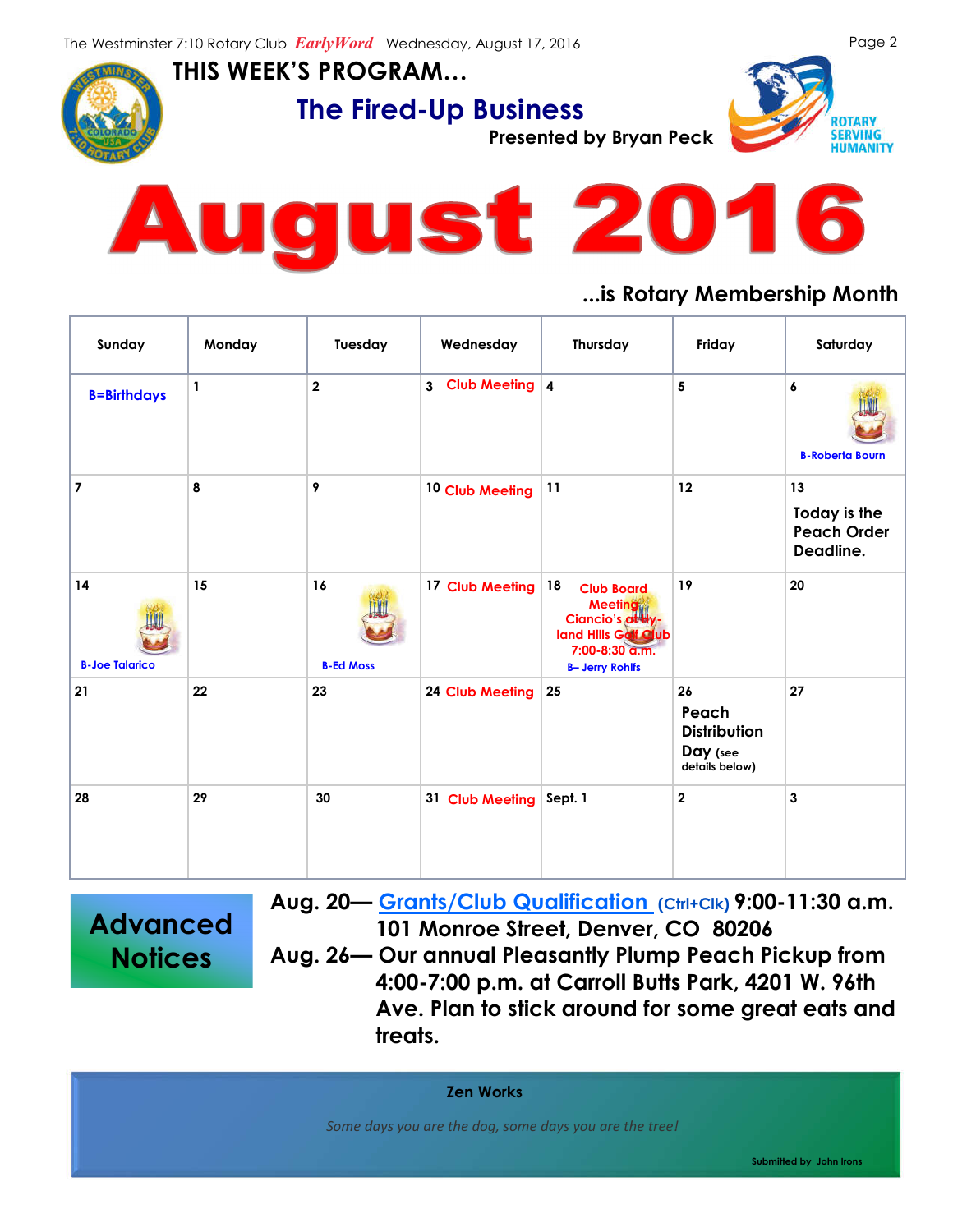# **The 7:10 Craft Beer Fest is on its Way! By**

THIS IS ONE special fundraiser you will not want to miss. It's now time to get your tickets to a fabulous evening of fun and frivolity that will have you talking about this event for weeks to come.

**Mark Harris,** our Chair for Fundraising and President-Elect, has gathered a very talented team, headed by **Adrian Gutierrez**, to put this great program together. **President Barbara, Mark Harris, Mark Clark, Brian Hall,** and a number of other Rotarians have worked tirelessly to arrange the Craft Beer Vendors who will be providing a myriad of libations and great food which will be displayed for our special enjoyment. Last year we had a very enthusiastic group of Rotar-



ians and guests who had a wonderful time. Our MC, **Mac**, provided some great door prizes and entertainment. Jump in now and get your tickets early and often. Please invite your friends to log on to our website and register. **Cheers!** Graphics by Mark Harris **Cheers!** Graphics by Mark Harris **Graphics by Mark Harris**  $\mathbf{r}_i$ 

# **Another Rotary Moment What Paul Harris Wrote**

### **Did You Know…?**

Did you know that \$1,000.00, either outright or collectively, provides all the materials to treat and prevent parasites and anemia in needy children in Brazil? The power of you and me, and the impact of **The Rotary International Foundation,** really make life-changing differences.

# **Colorado's Gee-Whiz-ology**

One of the most diverse and oldest fossil tropical rain -forest leaf assemblages in the world was found near Castle Rock.

Submitted by Roberta Bourn





Rotary has become an integrating factor. Whether the New England fathers have turned in their graves is a question; perhaps they have been rejoicing with us. With thoughts and deeds no more pretentious than those above related, the life of a movement, which was destined to circumnavigate the globe with incredible speed and make itself at

home in all civilized nations, had its beginning. Some of the early members even now in this day of wondrous achievement and bright promise still hark back to the delightful intimacy of friendship which was at its best in the dear old days."

Page 66, This Rotarian Age, by Paul Harris 1935



*Be kinder than necessary, for everyone you meet is fighting some kind of battle.*